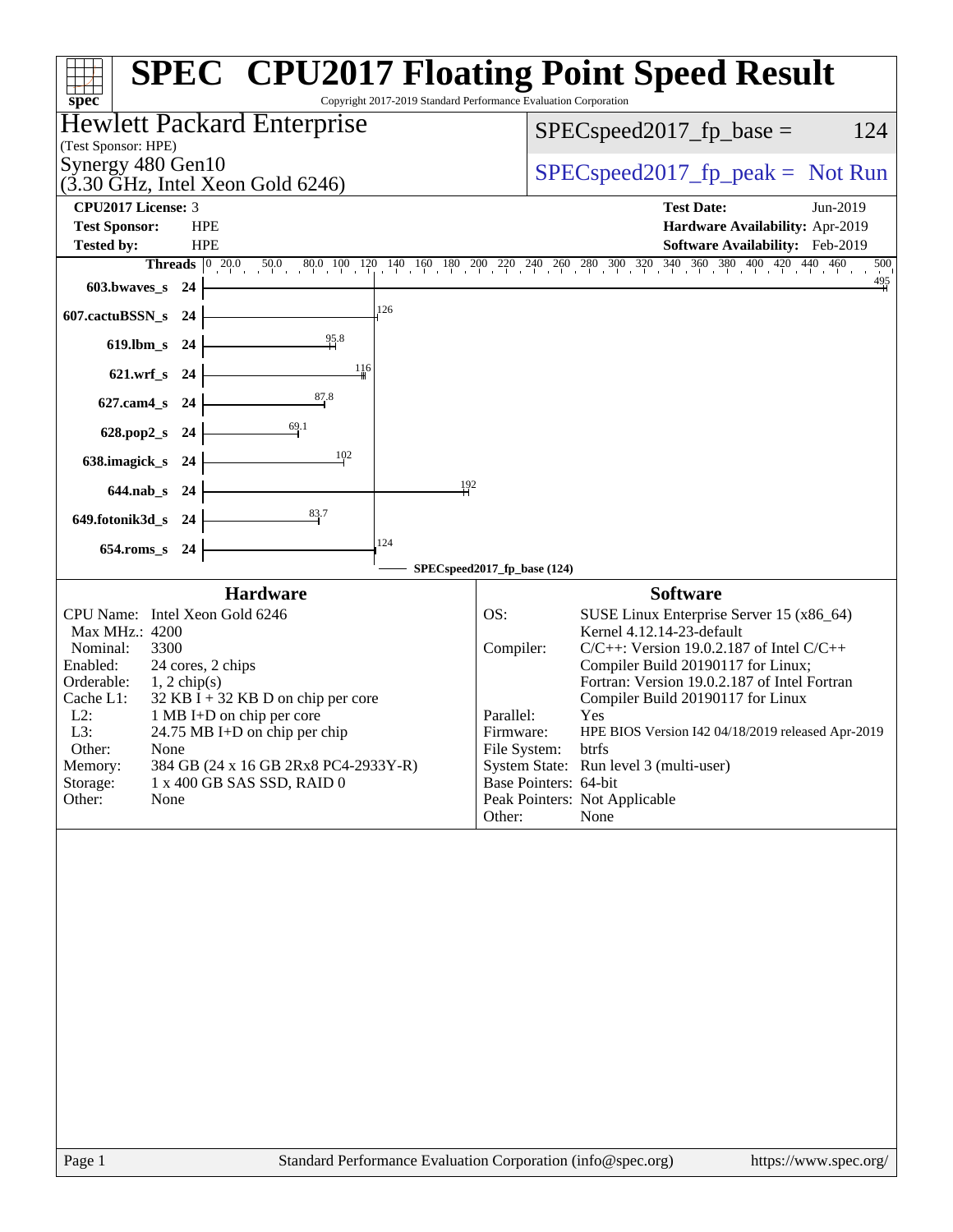# **[SPEC CPU2017 Floating Point Speed Result](http://www.spec.org/auto/cpu2017/Docs/result-fields.html#SPECCPU2017FloatingPointSpeedResult)**

Copyright 2017-2019 Standard Performance Evaluation Corporation

## Hewlett Packard Enterprise

(Test Sponsor: HPE)

**[spec](http://www.spec.org/)**

 $SPEC speed2017_fp\_base = 124$ 

(3.30 GHz, Intel Xeon Gold 6246)

Synergy 480 Gen10<br>  $SPEC speed2017$  [p\_peak = Not Run

**[CPU2017 License:](http://www.spec.org/auto/cpu2017/Docs/result-fields.html#CPU2017License)** 3 **[Test Date:](http://www.spec.org/auto/cpu2017/Docs/result-fields.html#TestDate)** Jun-2019 **[Test Sponsor:](http://www.spec.org/auto/cpu2017/Docs/result-fields.html#TestSponsor)** HPE **[Hardware Availability:](http://www.spec.org/auto/cpu2017/Docs/result-fields.html#HardwareAvailability)** Apr-2019 **[Tested by:](http://www.spec.org/auto/cpu2017/Docs/result-fields.html#Testedby)** HPE **[Software Availability:](http://www.spec.org/auto/cpu2017/Docs/result-fields.html#SoftwareAvailability)** Feb-2019

## **[Results Table](http://www.spec.org/auto/cpu2017/Docs/result-fields.html#ResultsTable)**

|                                   | <b>Base</b>               |                |                |                | <b>Peak</b> |                |            |                |                |              |                |              |                |              |
|-----------------------------------|---------------------------|----------------|----------------|----------------|-------------|----------------|------------|----------------|----------------|--------------|----------------|--------------|----------------|--------------|
| <b>Benchmark</b>                  | <b>Threads</b>            | <b>Seconds</b> | Ratio          | <b>Seconds</b> | Ratio       | <b>Seconds</b> | Ratio      | <b>Threads</b> | <b>Seconds</b> | <b>Ratio</b> | <b>Seconds</b> | <b>Ratio</b> | <b>Seconds</b> | <b>Ratio</b> |
| $603.bwaves$ s                    | 24                        | 119            | 496            | <u> 119</u>    | 495         | 120            | 493        |                |                |              |                |              |                |              |
| 607.cactuBSSN s                   | 24                        | 132            | 126            | 132            | 126         | 132            | 126        |                |                |              |                |              |                |              |
| $619.1$ bm s                      | 24                        | 57.0           | 91.9           | 54.7           | 95.8        | 54.6           | 95.9       |                |                |              |                |              |                |              |
| $621.wrf$ s                       | 24                        | 113            | 117            | 114            | <u>116</u>  | 115            | 115        |                |                |              |                |              |                |              |
| $627$ .cam4 s                     | 24                        | 101            | 87.7           | 101            | 88.1        | <u>101</u>     | 87.8       |                |                |              |                |              |                |              |
| $628.pop2_s$                      | 24                        | 172            | 69.1           | 172            | 68.8        | 171            | 69.4       |                |                |              |                |              |                |              |
| 638.imagick_s                     | 24                        | 141            | 102            | 141            | 102         | 142            | 102        |                |                |              |                |              |                |              |
| $644$ .nab s                      | 24                        | 90.8           | 192            | 90.8           | 192         | 92.6           | 189        |                |                |              |                |              |                |              |
| 649.fotonik3d s                   | 24                        | <u>109</u>     | 83.7           | 109            | 83.6        | 108            | 84.1       |                |                |              |                |              |                |              |
| $654$ .roms s                     | 24                        | 127            | 124            | 126            | 125         | <u>127</u>     | <u>124</u> |                |                |              |                |              |                |              |
| $SPEC speed2017$ fp base =<br>124 |                           |                |                |                |             |                |            |                |                |              |                |              |                |              |
|                                   | $SPECspeed2017$ fp peak = |                | <b>Not Run</b> |                |             |                |            |                |                |              |                |              |                |              |

Results appear in the [order in which they were run.](http://www.spec.org/auto/cpu2017/Docs/result-fields.html#RunOrder) Bold underlined text [indicates a median measurement](http://www.spec.org/auto/cpu2017/Docs/result-fields.html#Median).

## **[Operating System Notes](http://www.spec.org/auto/cpu2017/Docs/result-fields.html#OperatingSystemNotes)**

 Stack size set to unlimited using "ulimit -s unlimited" Transparent Huge Pages enabled by default Prior to runcpu invocation Filesystem page cache synced and cleared with: sync; echo 3 > /proc/sys/vm/drop\_caches

## **[General Notes](http://www.spec.org/auto/cpu2017/Docs/result-fields.html#GeneralNotes)**

Environment variables set by runcpu before the start of the run: KMP\_AFFINITY = "granularity=core,compact" LD\_LIBRARY\_PATH = "/home/cpu2017\_u2/lib/ia32:/home/cpu2017\_u2/lib/intel64" OMP\_STACKSIZE = "192M"

 Binaries compiled on a system with 1x Intel Core i9-7900X CPU + 32GB RAM memory using Redhat Enterprise Linux 7.5 NA: The test sponsor attests, as of date of publication, that CVE-2017-5754 (Meltdown) is mitigated in the system as tested and documented. Yes: The test sponsor attests, as of date of publication, that CVE-2017-5753 (Spectre variant 1) is mitigated in the system as tested and documented. Yes: The test sponsor attests, as of date of publication, that CVE-2017-5715 (Spectre variant 2) is mitigated in the system as tested and documented.

## **[Platform Notes](http://www.spec.org/auto/cpu2017/Docs/result-fields.html#PlatformNotes)**

BIOS Configuration: Hyper-Threading set to Disabled Thermal Configuration set to Maximum Cooling

**(Continued on next page)**

Page 2 Standard Performance Evaluation Corporation [\(info@spec.org\)](mailto:info@spec.org) <https://www.spec.org/>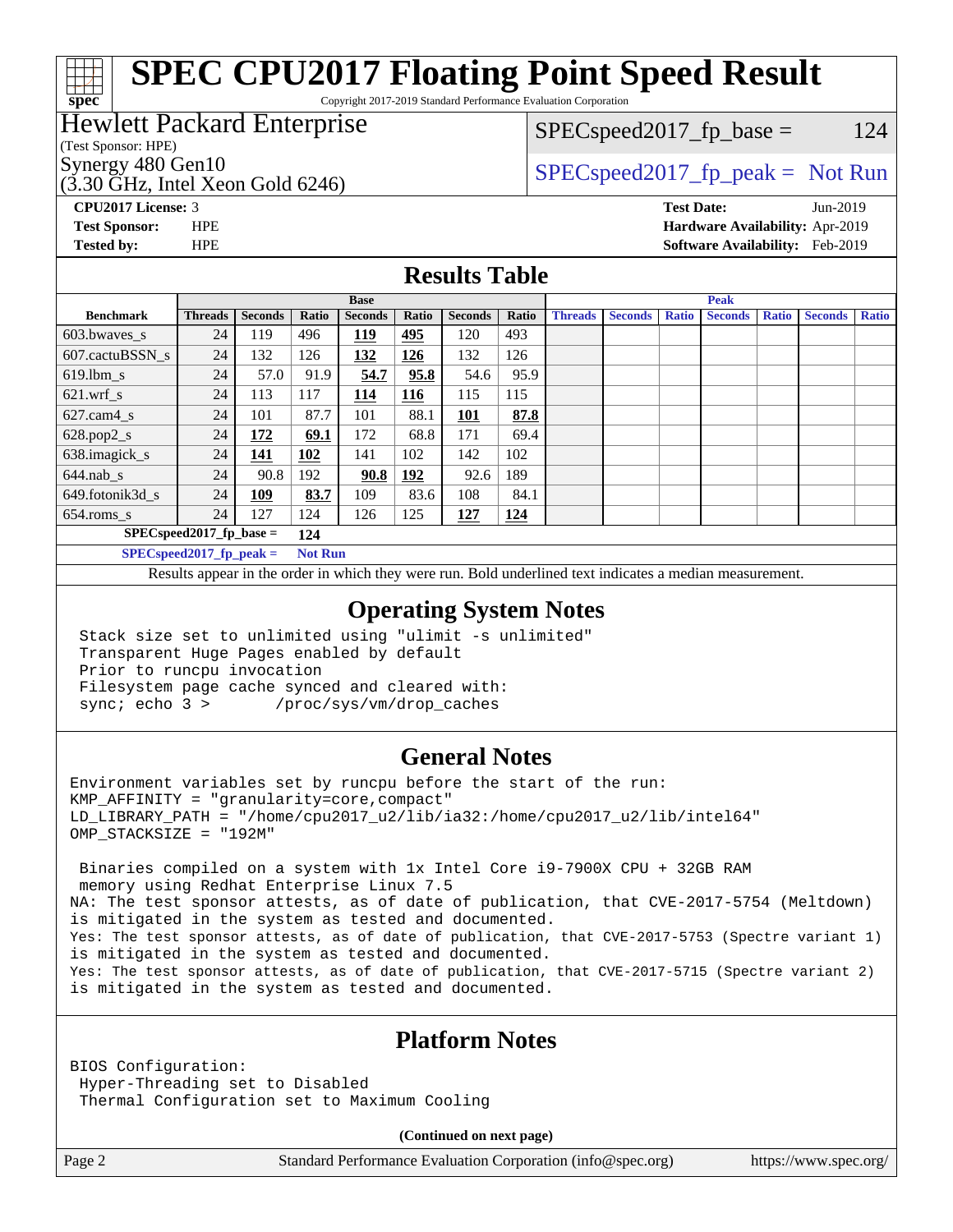## **[SPEC CPU2017 Floating Point Speed Result](http://www.spec.org/auto/cpu2017/Docs/result-fields.html#SPECCPU2017FloatingPointSpeedResult)**

Copyright 2017-2019 Standard Performance Evaluation Corporation

## Hewlett Packard Enterprise

 $SPEC speed2017_fp\_base = 124$ 

## (Test Sponsor: HPE)

(3.30 GHz, Intel Xeon Gold 6246)

Synergy 480 Gen10  $S^{perg}$  [SPECspeed2017\\_fp\\_peak =](http://www.spec.org/auto/cpu2017/Docs/result-fields.html#SPECspeed2017fppeak) Not Run

**[spec](http://www.spec.org/)**

**[CPU2017 License:](http://www.spec.org/auto/cpu2017/Docs/result-fields.html#CPU2017License)** 3 **[Test Date:](http://www.spec.org/auto/cpu2017/Docs/result-fields.html#TestDate)** Jun-2019 **[Test Sponsor:](http://www.spec.org/auto/cpu2017/Docs/result-fields.html#TestSponsor)** HPE **[Hardware Availability:](http://www.spec.org/auto/cpu2017/Docs/result-fields.html#HardwareAvailability)** Apr-2019 **[Tested by:](http://www.spec.org/auto/cpu2017/Docs/result-fields.html#Testedby)** HPE **[Software Availability:](http://www.spec.org/auto/cpu2017/Docs/result-fields.html#SoftwareAvailability)** Feb-2019

### **[Platform Notes \(Continued\)](http://www.spec.org/auto/cpu2017/Docs/result-fields.html#PlatformNotes)**

Page 3 Standard Performance Evaluation Corporation [\(info@spec.org\)](mailto:info@spec.org) <https://www.spec.org/> Memory Patrol Scrubbing set to Disabled LLC Prefetch set to Enabled LLC Dead Line Allocation set to Disabled Enhanced Processor Performance set to Enabled Workload Profile set to General Peak Frequency Compute Energy/Performance Bias set to Balanced Power Workload Profile set to Custom Numa Group Size Optimization set to Flat Intel UPI Link Power Management set to Enabled Sysinfo program /home/cpu2017\_u2/bin/sysinfo Rev: r5974 of 2018-05-19 9bcde8f2999c33d61f64985e45859ea9 running on sy480g10-2 Tue Jun 11 05:02:45 2019 SUT (System Under Test) info as seen by some common utilities. For more information on this section, see <https://www.spec.org/cpu2017/Docs/config.html#sysinfo> From /proc/cpuinfo model name : Intel(R) Xeon(R) Gold 6246 CPU @ 3.30GHz 2 "physical id"s (chips) 24 "processors" cores, siblings (Caution: counting these is hw and system dependent. The following excerpts from /proc/cpuinfo might not be reliable. Use with caution.) cpu cores : 12 siblings : 12 physical 0: cores 0 1 2 4 9 10 11 16 17 18 19 27 physical 1: cores 0 1 2 4 9 10 11 16 17 18 19 26 From lscpu: Architecture: x86\_64 CPU op-mode(s): 32-bit, 64-bit Byte Order: Little Endian  $CPU(s):$  24 On-line CPU(s) list: 0-23 Thread(s) per core: 1 Core(s) per socket: 12 Socket(s): 2 NUMA node(s): 2 Vendor ID: GenuineIntel CPU family: 6 Model: 85 Model name: Intel(R) Xeon(R) Gold 6246 CPU @ 3.30GHz Stepping: 7 CPU MHz: 3300.000 BogoMIPS: 6600.00 Virtualization: VT-x L1d cache: 32K **(Continued on next page)**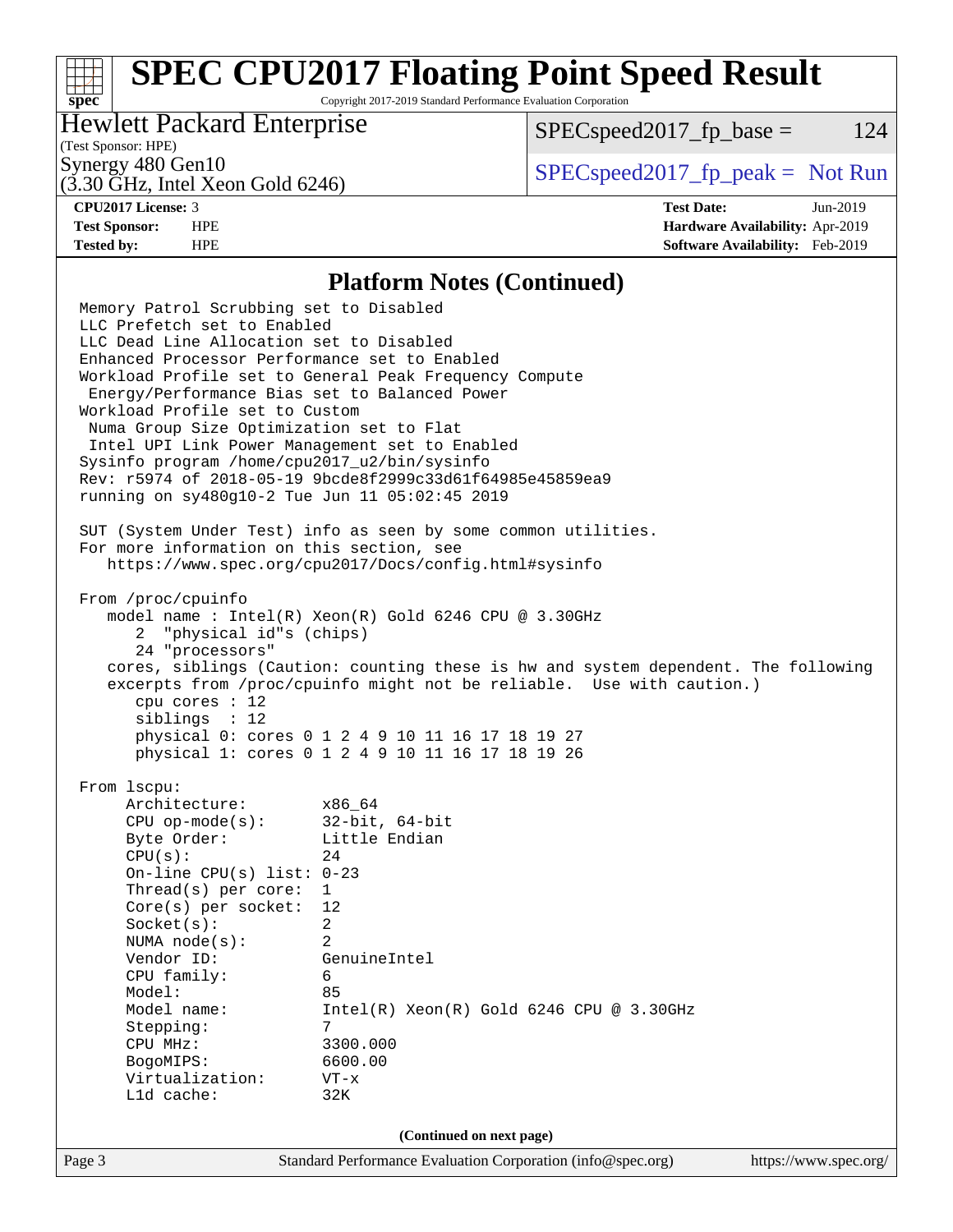### **[spec](http://www.spec.org/) [SPEC CPU2017 Floating Point Speed Result](http://www.spec.org/auto/cpu2017/Docs/result-fields.html#SPECCPU2017FloatingPointSpeedResult)** Copyright 2017-2019 Standard Performance Evaluation Corporation (Test Sponsor: HPE) Hewlett Packard Enterprise (3.30 GHz, Intel Xeon Gold 6246) Synergy 480 Gen10  $S^{per}$  [SPECspeed2017\\_fp\\_peak =](http://www.spec.org/auto/cpu2017/Docs/result-fields.html#SPECspeed2017fppeak) Not Run  $SPEC speed2017_fp\_base = 124$ **[CPU2017 License:](http://www.spec.org/auto/cpu2017/Docs/result-fields.html#CPU2017License)** 3 **[Test Date:](http://www.spec.org/auto/cpu2017/Docs/result-fields.html#TestDate)** Jun-2019 **[Test Sponsor:](http://www.spec.org/auto/cpu2017/Docs/result-fields.html#TestSponsor)** HPE **[Hardware Availability:](http://www.spec.org/auto/cpu2017/Docs/result-fields.html#HardwareAvailability)** Apr-2019 **[Tested by:](http://www.spec.org/auto/cpu2017/Docs/result-fields.html#Testedby)** HPE **[Software Availability:](http://www.spec.org/auto/cpu2017/Docs/result-fields.html#SoftwareAvailability)** Feb-2019 **[Platform Notes \(Continued\)](http://www.spec.org/auto/cpu2017/Docs/result-fields.html#PlatformNotes)** L1i cache: 32K L2 cache: 1024K L3 cache: 25344K NUMA node0 CPU(s): 0-11 NUMA node1 CPU(s): 12-23 Flags: fpu vme de pse tsc msr pae mce cx8 apic sep mtrr pge mca cmov pat pse36 clflush dts acpi mmx fxsr sse sse2 ss ht tm pbe syscall nx pdpe1gb rdtscp lm constant\_tsc art arch\_perfmon pebs bts rep\_good nopl xtopology nonstop\_tsc cpuid aperfmperf tsc\_known\_freq pni pclmulqdq dtes64 monitor ds\_cpl vmx smx est tm2 ssse3 sdbg fma cx16 xtpr pdcm pcid dca sse4\_1 sse4\_2 x2apic movbe popcnt tsc\_deadline\_timer aes xsave avx f16c rdrand lahf\_lm abm 3dnowprefetch cpuid\_fault epb cat\_l3 cdp\_l3 invpcid\_single intel\_ppin mba tpr\_shadow vnmi flexpriority ept vpid fsgsbase tsc\_adjust bmi1 hle avx2 smep bmi2 erms invpcid rtm cqm mpx rdt\_a avx512f avx512dq rdseed adx smap clflushopt clwb intel\_pt avx512cd avx512bw avx512vl xsaveopt xsavec xgetbv1 xsaves cqm\_llc cqm\_occup\_llc cqm\_mbm\_total cqm\_mbm\_local ibpb ibrs stibp dtherm ida arat pln pts pku ospke avx512\_vnni arch\_capabilities ssbd /proc/cpuinfo cache data cache size : 25344 KB From numactl --hardware WARNING: a numactl 'node' might or might not correspond to a physical chip. available: 2 nodes (0-1) node 0 cpus: 0 1 2 3 4 5 6 7 8 9 10 11 node 0 size: 193018 MB node 0 free: 192511 MB node 1 cpus: 12 13 14 15 16 17 18 19 20 21 22 23 node 1 size: 193336 MB node 1 free: 193073 MB node distances: node 0 1  $0: 10 21$  1: 21 10 From /proc/meminfo MemTotal: 395627564 kB HugePages\_Total: 0 Hugepagesize: 2048 kB From /etc/\*release\* /etc/\*version\* os-release: NAME="SLES" VERSION="15" VERSION\_ID="15" PRETTY\_NAME="SUSE Linux Enterprise Server 15" ID="sles" ID\_LIKE="suse" **(Continued on next page)**

Page 4 Standard Performance Evaluation Corporation [\(info@spec.org\)](mailto:info@spec.org) <https://www.spec.org/>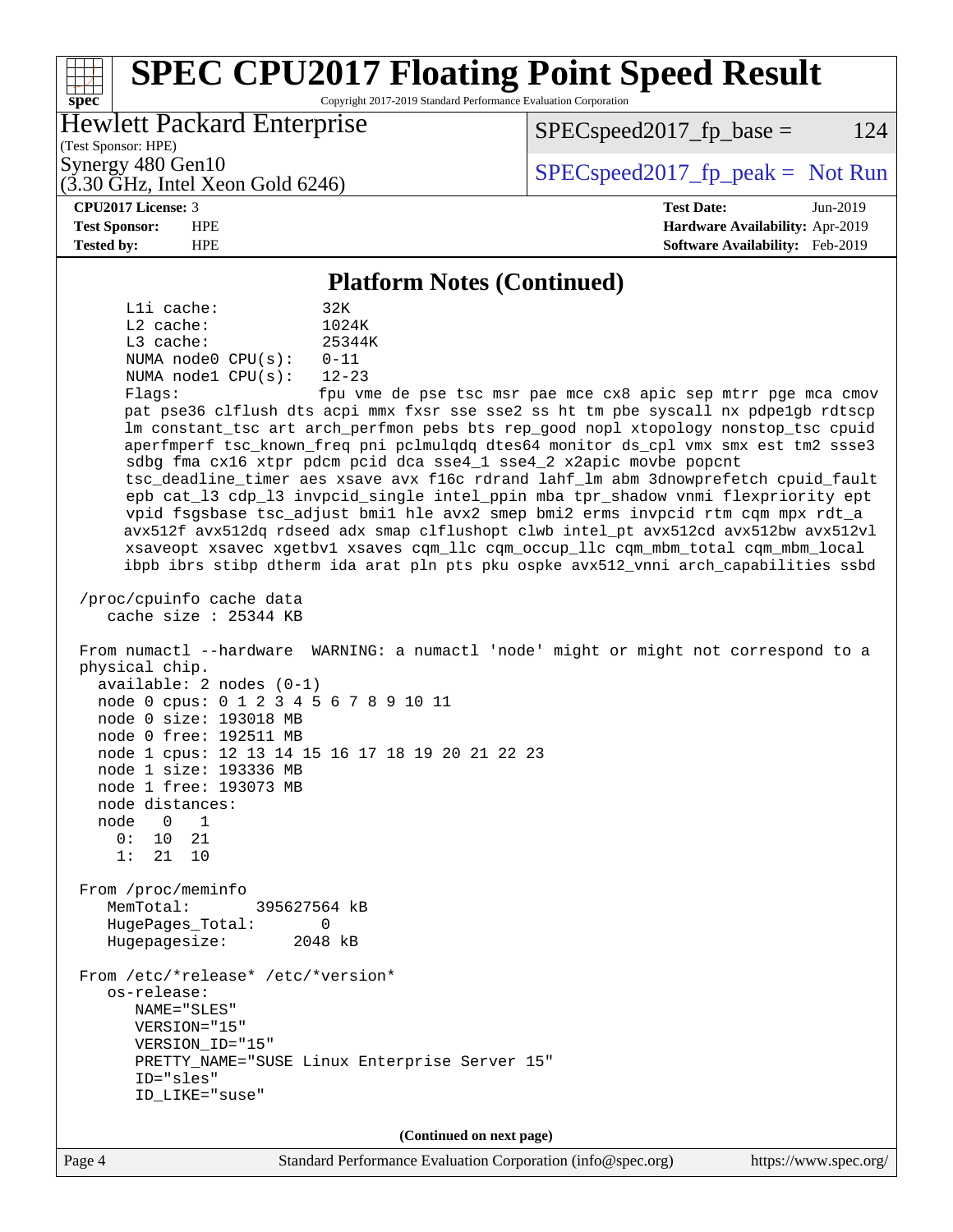### **[spec](http://www.spec.org/) [SPEC CPU2017 Floating Point Speed Result](http://www.spec.org/auto/cpu2017/Docs/result-fields.html#SPECCPU2017FloatingPointSpeedResult)** Copyright 2017-2019 Standard Performance Evaluation Corporation (Test Sponsor: HPE) Hewlett Packard Enterprise  $(3.30 \text{ GHz}, \text{Intel Xeon}$  Gold 6246) Synergy 480 Gen10  $SPEC speed2017$  fp\_peak = Not Run  $SPEC speed2017_fp\_base = 124$ **[CPU2017 License:](http://www.spec.org/auto/cpu2017/Docs/result-fields.html#CPU2017License)** 3 **[Test Date:](http://www.spec.org/auto/cpu2017/Docs/result-fields.html#TestDate)** Jun-2019 **[Test Sponsor:](http://www.spec.org/auto/cpu2017/Docs/result-fields.html#TestSponsor)** HPE **[Hardware Availability:](http://www.spec.org/auto/cpu2017/Docs/result-fields.html#HardwareAvailability)** Apr-2019 **[Tested by:](http://www.spec.org/auto/cpu2017/Docs/result-fields.html#Testedby)** HPE **[Software Availability:](http://www.spec.org/auto/cpu2017/Docs/result-fields.html#SoftwareAvailability)** Feb-2019 **[Platform Notes \(Continued\)](http://www.spec.org/auto/cpu2017/Docs/result-fields.html#PlatformNotes)** ANSI\_COLOR="0;32" CPE\_NAME="cpe:/o:suse:sles:15" uname -a: Linux sy480g10-2 4.12.14-23-default #1 SMP Tue May 29 21:04:44 UTC 2018 (cd0437b) x86\_64 x86\_64 x86\_64 GNU/Linux Kernel self-reported vulnerability status: CVE-2017-5754 (Meltdown): Not affected CVE-2017-5753 (Spectre variant 1): Mitigation: \_\_user pointer sanitization CVE-2017-5715 (Spectre variant 2): Mitigation: Indirect Branch Restricted Speculation, IBPB, IBRS\_FW run-level 3 Jun 11 05:00 SPEC is set to: /home/cpu2017\_u2 Filesystem Type Size Used Avail Use% Mounted on /dev/sdb2 btrfs 371G 92G 278G 25% /home Additional information from dmidecode follows. WARNING: Use caution when you interpret this section. The 'dmidecode' program reads system data which is "intended to allow hardware to be accurately determined", but the intent may not be met, as there are frequent changes to hardware, firmware, and the "DMTF SMBIOS" standard. BIOS HPE I42 04/18/2019 Memory: 24x UNKNOWN NOT AVAILABLE 16 GB 2 rank 2933 (End of data from sysinfo program) **[Compiler Version Notes](http://www.spec.org/auto/cpu2017/Docs/result-fields.html#CompilerVersionNotes)** ============================================================================== CC 619.lbm\_s(base) 638.imagick\_s(base) 644.nab\_s(base) ------------------------------------------------------------------------------ Intel(R) C Intel(R) 64 Compiler for applications running on Intel(R)  $64$ , Version 19.0.2.187 Build 20190117 Copyright (C) 1985-2019 Intel Corporation. All rights reserved. ------------------------------------------------------------------------------ ============================================================================== FC 607.cactuBSSN\_s(base) ------------------------------------------------------------------------------ Intel(R) C++ Intel(R) 64 Compiler for applications running on Intel(R) 64, Version 19.0.2.187 Build 20190117 Copyright (C) 1985-2019 Intel Corporation. All rights reserved. **(Continued on next page)**

| Page 5 | Standard Performance Evaluation Corporation (info@spec.org) | https://www.spec.org/ |
|--------|-------------------------------------------------------------|-----------------------|
|        |                                                             |                       |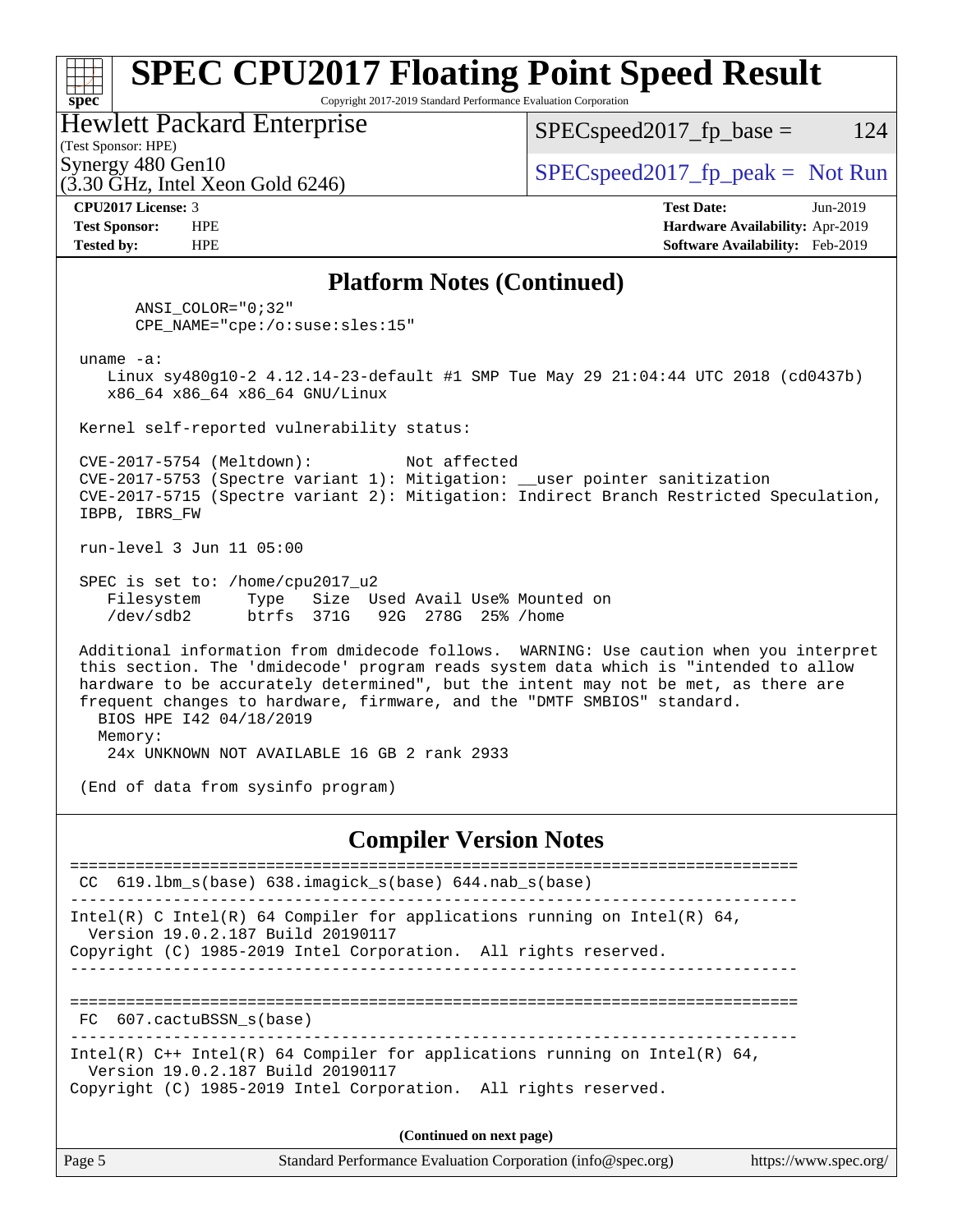# **[spec](http://www.spec.org/)**

# **[SPEC CPU2017 Floating Point Speed Result](http://www.spec.org/auto/cpu2017/Docs/result-fields.html#SPECCPU2017FloatingPointSpeedResult)**

Copyright 2017-2019 Standard Performance Evaluation Corporation

Hewlett Packard Enterprise

 $SPEC speed2017_fp\_base = 124$ 

(Test Sponsor: HPE) (3.30 GHz, Intel Xeon Gold 6246)

Synergy 480 Gen10<br>  $SPEC speed2017<sub>rfp</sub> peak = Not Run$ 

**[CPU2017 License:](http://www.spec.org/auto/cpu2017/Docs/result-fields.html#CPU2017License)** 3 **[Test Date:](http://www.spec.org/auto/cpu2017/Docs/result-fields.html#TestDate)** Jun-2019 **[Test Sponsor:](http://www.spec.org/auto/cpu2017/Docs/result-fields.html#TestSponsor)** HPE **[Hardware Availability:](http://www.spec.org/auto/cpu2017/Docs/result-fields.html#HardwareAvailability)** Apr-2019 **[Tested by:](http://www.spec.org/auto/cpu2017/Docs/result-fields.html#Testedby)** HPE **[Software Availability:](http://www.spec.org/auto/cpu2017/Docs/result-fields.html#SoftwareAvailability)** Feb-2019

## **[Compiler Version Notes \(Continued\)](http://www.spec.org/auto/cpu2017/Docs/result-fields.html#CompilerVersionNotes)**

| Intel(R) C Intel(R) 64 Compiler for applications running on Intel(R) 64,<br>Version 19.0.2.187 Build 20190117<br>Copyright (C) 1985-2019 Intel Corporation. All rights reserved.<br>$Intel(R)$ Fortran Intel(R) 64 Compiler for applications running on Intel(R)<br>64, Version 19.0.2.187 Build 20190117<br>Copyright (C) 1985-2019 Intel Corporation. All rights reserved. |
|------------------------------------------------------------------------------------------------------------------------------------------------------------------------------------------------------------------------------------------------------------------------------------------------------------------------------------------------------------------------------|
| 603.bwaves s(base) 649.fotonik3d s(base) 654.roms s(base)<br>FC.                                                                                                                                                                                                                                                                                                             |
| Intel(R) Fortran Intel(R) 64 Compiler for applications running on Intel(R)<br>64, Version 19.0.2.187 Build 20190117<br>Copyright (C) 1985-2019 Intel Corporation. All rights reserved.                                                                                                                                                                                       |
| CC $621.$ wrf $s(base)$ $627.$ cam4 $s(base)$ $628.$ pop2 $s(base)$                                                                                                                                                                                                                                                                                                          |
| Intel(R) Fortran Intel(R) 64 Compiler for applications running on Intel(R)<br>64, Version 19.0.2.187 Build 20190117<br>Copyright (C) 1985-2019 Intel Corporation. All rights reserved.<br>Intel(R) C Intel(R) 64 Compiler for applications running on Intel(R) 64,<br>Version 19.0.2.187 Build 20190117<br>Copyright (C) 1985-2019 Intel Corporation. All rights reserved.   |

## **[Base Compiler Invocation](http://www.spec.org/auto/cpu2017/Docs/result-fields.html#BaseCompilerInvocation)**

[C benchmarks](http://www.spec.org/auto/cpu2017/Docs/result-fields.html#Cbenchmarks):  $\text{icc}$  -m64 -std=c11 [Fortran benchmarks](http://www.spec.org/auto/cpu2017/Docs/result-fields.html#Fortranbenchmarks): [ifort -m64](http://www.spec.org/cpu2017/results/res2019q3/cpu2017-20190624-15601.flags.html#user_FCbase_intel_ifort_64bit_24f2bb282fbaeffd6157abe4f878425411749daecae9a33200eee2bee2fe76f3b89351d69a8130dd5949958ce389cf37ff59a95e7a40d588e8d3a57e0c3fd751) [Benchmarks using both Fortran and C](http://www.spec.org/auto/cpu2017/Docs/result-fields.html#BenchmarksusingbothFortranandC): [ifort -m64](http://www.spec.org/cpu2017/results/res2019q3/cpu2017-20190624-15601.flags.html#user_CC_FCbase_intel_ifort_64bit_24f2bb282fbaeffd6157abe4f878425411749daecae9a33200eee2bee2fe76f3b89351d69a8130dd5949958ce389cf37ff59a95e7a40d588e8d3a57e0c3fd751) [icc -m64 -std=c11](http://www.spec.org/cpu2017/results/res2019q3/cpu2017-20190624-15601.flags.html#user_CC_FCbase_intel_icc_64bit_c11_33ee0cdaae7deeeab2a9725423ba97205ce30f63b9926c2519791662299b76a0318f32ddfffdc46587804de3178b4f9328c46fa7c2b0cd779d7a61945c91cd35) [Benchmarks using Fortran, C, and C++:](http://www.spec.org/auto/cpu2017/Docs/result-fields.html#BenchmarksusingFortranCandCXX) [icpc -m64](http://www.spec.org/cpu2017/results/res2019q3/cpu2017-20190624-15601.flags.html#user_CC_CXX_FCbase_intel_icpc_64bit_4ecb2543ae3f1412ef961e0650ca070fec7b7afdcd6ed48761b84423119d1bf6bdf5cad15b44d48e7256388bc77273b966e5eb805aefd121eb22e9299b2ec9d9) [icc -m64 -std=c11](http://www.spec.org/cpu2017/results/res2019q3/cpu2017-20190624-15601.flags.html#user_CC_CXX_FCbase_intel_icc_64bit_c11_33ee0cdaae7deeeab2a9725423ba97205ce30f63b9926c2519791662299b76a0318f32ddfffdc46587804de3178b4f9328c46fa7c2b0cd779d7a61945c91cd35) [ifort -m64](http://www.spec.org/cpu2017/results/res2019q3/cpu2017-20190624-15601.flags.html#user_CC_CXX_FCbase_intel_ifort_64bit_24f2bb282fbaeffd6157abe4f878425411749daecae9a33200eee2bee2fe76f3b89351d69a8130dd5949958ce389cf37ff59a95e7a40d588e8d3a57e0c3fd751)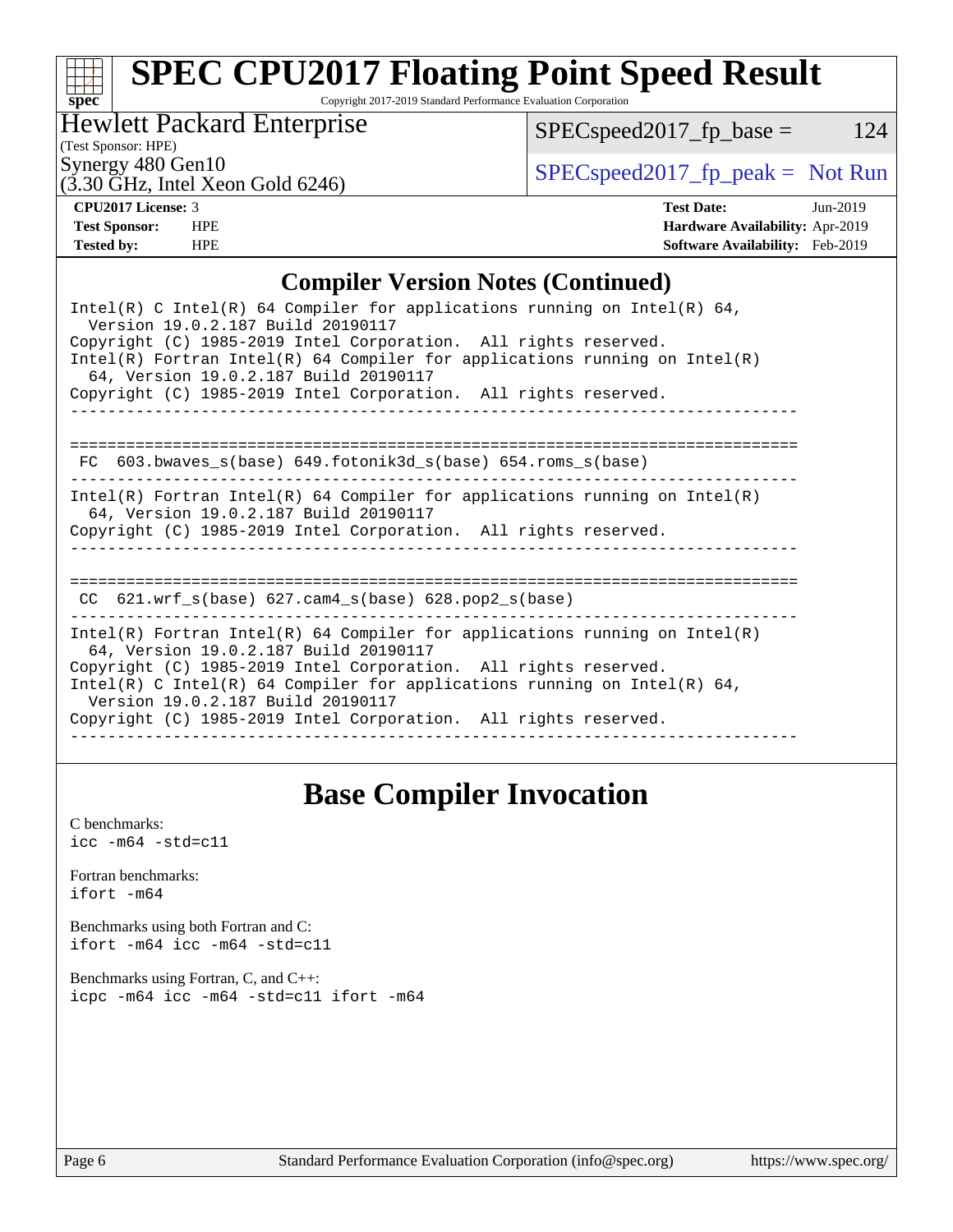# **[SPEC CPU2017 Floating Point Speed Result](http://www.spec.org/auto/cpu2017/Docs/result-fields.html#SPECCPU2017FloatingPointSpeedResult)**

Copyright 2017-2019 Standard Performance Evaluation Corporation

## Hewlett Packard Enterprise

 $SPEC speed2017_fp\_base = 124$ 

## (Test Sponsor: HPE)

(3.30 GHz, Intel Xeon Gold 6246)

Synergy 480 Gen10  $S^{per}$  [SPECspeed2017\\_fp\\_peak =](http://www.spec.org/auto/cpu2017/Docs/result-fields.html#SPECspeed2017fppeak) Not Run

**[spec](http://www.spec.org/)**

**[CPU2017 License:](http://www.spec.org/auto/cpu2017/Docs/result-fields.html#CPU2017License)** 3 **[Test Date:](http://www.spec.org/auto/cpu2017/Docs/result-fields.html#TestDate)** Jun-2019 **[Test Sponsor:](http://www.spec.org/auto/cpu2017/Docs/result-fields.html#TestSponsor)** HPE **[Hardware Availability:](http://www.spec.org/auto/cpu2017/Docs/result-fields.html#HardwareAvailability)** Apr-2019 **[Tested by:](http://www.spec.org/auto/cpu2017/Docs/result-fields.html#Testedby)** HPE **[Software Availability:](http://www.spec.org/auto/cpu2017/Docs/result-fields.html#SoftwareAvailability)** Feb-2019

## **[Base Portability Flags](http://www.spec.org/auto/cpu2017/Docs/result-fields.html#BasePortabilityFlags)**

 603.bwaves\_s: [-DSPEC\\_LP64](http://www.spec.org/cpu2017/results/res2019q3/cpu2017-20190624-15601.flags.html#suite_basePORTABILITY603_bwaves_s_DSPEC_LP64) 607.cactuBSSN\_s: [-DSPEC\\_LP64](http://www.spec.org/cpu2017/results/res2019q3/cpu2017-20190624-15601.flags.html#suite_basePORTABILITY607_cactuBSSN_s_DSPEC_LP64) 619.lbm\_s: [-DSPEC\\_LP64](http://www.spec.org/cpu2017/results/res2019q3/cpu2017-20190624-15601.flags.html#suite_basePORTABILITY619_lbm_s_DSPEC_LP64) 621.wrf\_s: [-DSPEC\\_LP64](http://www.spec.org/cpu2017/results/res2019q3/cpu2017-20190624-15601.flags.html#suite_basePORTABILITY621_wrf_s_DSPEC_LP64) [-DSPEC\\_CASE\\_FLAG](http://www.spec.org/cpu2017/results/res2019q3/cpu2017-20190624-15601.flags.html#b621.wrf_s_baseCPORTABILITY_DSPEC_CASE_FLAG) [-convert big\\_endian](http://www.spec.org/cpu2017/results/res2019q3/cpu2017-20190624-15601.flags.html#user_baseFPORTABILITY621_wrf_s_convert_big_endian_c3194028bc08c63ac5d04de18c48ce6d347e4e562e8892b8bdbdc0214820426deb8554edfa529a3fb25a586e65a3d812c835984020483e7e73212c4d31a38223) 627.cam4\_s: [-DSPEC\\_LP64](http://www.spec.org/cpu2017/results/res2019q3/cpu2017-20190624-15601.flags.html#suite_basePORTABILITY627_cam4_s_DSPEC_LP64) [-DSPEC\\_CASE\\_FLAG](http://www.spec.org/cpu2017/results/res2019q3/cpu2017-20190624-15601.flags.html#b627.cam4_s_baseCPORTABILITY_DSPEC_CASE_FLAG) 628.pop2\_s: [-DSPEC\\_LP64](http://www.spec.org/cpu2017/results/res2019q3/cpu2017-20190624-15601.flags.html#suite_basePORTABILITY628_pop2_s_DSPEC_LP64) [-DSPEC\\_CASE\\_FLAG](http://www.spec.org/cpu2017/results/res2019q3/cpu2017-20190624-15601.flags.html#b628.pop2_s_baseCPORTABILITY_DSPEC_CASE_FLAG) [-convert big\\_endian](http://www.spec.org/cpu2017/results/res2019q3/cpu2017-20190624-15601.flags.html#user_baseFPORTABILITY628_pop2_s_convert_big_endian_c3194028bc08c63ac5d04de18c48ce6d347e4e562e8892b8bdbdc0214820426deb8554edfa529a3fb25a586e65a3d812c835984020483e7e73212c4d31a38223) [-assume byterecl](http://www.spec.org/cpu2017/results/res2019q3/cpu2017-20190624-15601.flags.html#user_baseFPORTABILITY628_pop2_s_assume_byterecl_7e47d18b9513cf18525430bbf0f2177aa9bf368bc7a059c09b2c06a34b53bd3447c950d3f8d6c70e3faf3a05c8557d66a5798b567902e8849adc142926523472) 638.imagick\_s: [-DSPEC\\_LP64](http://www.spec.org/cpu2017/results/res2019q3/cpu2017-20190624-15601.flags.html#suite_basePORTABILITY638_imagick_s_DSPEC_LP64) 644.nab\_s: [-DSPEC\\_LP64](http://www.spec.org/cpu2017/results/res2019q3/cpu2017-20190624-15601.flags.html#suite_basePORTABILITY644_nab_s_DSPEC_LP64) 649.fotonik3d\_s: [-DSPEC\\_LP64](http://www.spec.org/cpu2017/results/res2019q3/cpu2017-20190624-15601.flags.html#suite_basePORTABILITY649_fotonik3d_s_DSPEC_LP64) 654.roms\_s: [-DSPEC\\_LP64](http://www.spec.org/cpu2017/results/res2019q3/cpu2017-20190624-15601.flags.html#suite_basePORTABILITY654_roms_s_DSPEC_LP64)

## **[Base Optimization Flags](http://www.spec.org/auto/cpu2017/Docs/result-fields.html#BaseOptimizationFlags)**

#### [C benchmarks](http://www.spec.org/auto/cpu2017/Docs/result-fields.html#Cbenchmarks):

[-xCORE-AVX512](http://www.spec.org/cpu2017/results/res2019q3/cpu2017-20190624-15601.flags.html#user_CCbase_f-xCORE-AVX512) [-ipo](http://www.spec.org/cpu2017/results/res2019q3/cpu2017-20190624-15601.flags.html#user_CCbase_f-ipo) [-O3](http://www.spec.org/cpu2017/results/res2019q3/cpu2017-20190624-15601.flags.html#user_CCbase_f-O3) [-no-prec-div](http://www.spec.org/cpu2017/results/res2019q3/cpu2017-20190624-15601.flags.html#user_CCbase_f-no-prec-div) [-qopt-prefetch](http://www.spec.org/cpu2017/results/res2019q3/cpu2017-20190624-15601.flags.html#user_CCbase_f-qopt-prefetch)

[-ffinite-math-only](http://www.spec.org/cpu2017/results/res2019q3/cpu2017-20190624-15601.flags.html#user_CCbase_f_finite_math_only_cb91587bd2077682c4b38af759c288ed7c732db004271a9512da14a4f8007909a5f1427ecbf1a0fb78ff2a814402c6114ac565ca162485bbcae155b5e4258871) [-qopt-mem-layout-trans=4](http://www.spec.org/cpu2017/results/res2019q3/cpu2017-20190624-15601.flags.html#user_CCbase_f-qopt-mem-layout-trans_fa39e755916c150a61361b7846f310bcdf6f04e385ef281cadf3647acec3f0ae266d1a1d22d972a7087a248fd4e6ca390a3634700869573d231a252c784941a8) [-qopenmp](http://www.spec.org/cpu2017/results/res2019q3/cpu2017-20190624-15601.flags.html#user_CCbase_qopenmp_16be0c44f24f464004c6784a7acb94aca937f053568ce72f94b139a11c7c168634a55f6653758ddd83bcf7b8463e8028bb0b48b77bcddc6b78d5d95bb1df2967) [-DSPEC\\_OPENMP](http://www.spec.org/cpu2017/results/res2019q3/cpu2017-20190624-15601.flags.html#suite_CCbase_DSPEC_OPENMP) [-qopt-prefetch-issue-excl-hint](http://www.spec.org/cpu2017/results/res2019q3/cpu2017-20190624-15601.flags.html#user_CCbase_f-qopt-prefetch-issue-excl-hint) [-ansi-alias](http://www.spec.org/cpu2017/results/res2019q3/cpu2017-20190624-15601.flags.html#user_CCbase_f-ansi-alias) [-complex-limited-range](http://www.spec.org/cpu2017/results/res2019q3/cpu2017-20190624-15601.flags.html#user_CCbase_f-complex-limited-range)

#### [Fortran benchmarks](http://www.spec.org/auto/cpu2017/Docs/result-fields.html#Fortranbenchmarks):

[-DSPEC\\_OPENMP](http://www.spec.org/cpu2017/results/res2019q3/cpu2017-20190624-15601.flags.html#suite_FCbase_DSPEC_OPENMP) [-xCORE-AVX512](http://www.spec.org/cpu2017/results/res2019q3/cpu2017-20190624-15601.flags.html#user_FCbase_f-xCORE-AVX512) [-ipo](http://www.spec.org/cpu2017/results/res2019q3/cpu2017-20190624-15601.flags.html#user_FCbase_f-ipo) [-O3](http://www.spec.org/cpu2017/results/res2019q3/cpu2017-20190624-15601.flags.html#user_FCbase_f-O3) [-no-prec-div](http://www.spec.org/cpu2017/results/res2019q3/cpu2017-20190624-15601.flags.html#user_FCbase_f-no-prec-div) [-qopt-prefetch](http://www.spec.org/cpu2017/results/res2019q3/cpu2017-20190624-15601.flags.html#user_FCbase_f-qopt-prefetch) [-ffinite-math-only](http://www.spec.org/cpu2017/results/res2019q3/cpu2017-20190624-15601.flags.html#user_FCbase_f_finite_math_only_cb91587bd2077682c4b38af759c288ed7c732db004271a9512da14a4f8007909a5f1427ecbf1a0fb78ff2a814402c6114ac565ca162485bbcae155b5e4258871) [-qopt-mem-layout-trans=4](http://www.spec.org/cpu2017/results/res2019q3/cpu2017-20190624-15601.flags.html#user_FCbase_f-qopt-mem-layout-trans_fa39e755916c150a61361b7846f310bcdf6f04e385ef281cadf3647acec3f0ae266d1a1d22d972a7087a248fd4e6ca390a3634700869573d231a252c784941a8) [-qopenmp](http://www.spec.org/cpu2017/results/res2019q3/cpu2017-20190624-15601.flags.html#user_FCbase_qopenmp_16be0c44f24f464004c6784a7acb94aca937f053568ce72f94b139a11c7c168634a55f6653758ddd83bcf7b8463e8028bb0b48b77bcddc6b78d5d95bb1df2967) [-qopt-prefetch-issue-excl-hint](http://www.spec.org/cpu2017/results/res2019q3/cpu2017-20190624-15601.flags.html#user_FCbase_f-qopt-prefetch-issue-excl-hint) [-ansi-alias](http://www.spec.org/cpu2017/results/res2019q3/cpu2017-20190624-15601.flags.html#user_FCbase_f-ansi-alias) [-complex-limited-range](http://www.spec.org/cpu2017/results/res2019q3/cpu2017-20190624-15601.flags.html#user_FCbase_f-complex-limited-range) [-nostandard-realloc-lhs](http://www.spec.org/cpu2017/results/res2019q3/cpu2017-20190624-15601.flags.html#user_FCbase_f_2003_std_realloc_82b4557e90729c0f113870c07e44d33d6f5a304b4f63d4c15d2d0f1fab99f5daaed73bdb9275d9ae411527f28b936061aa8b9c8f2d63842963b95c9dd6426b8a)

[Benchmarks using both Fortran and C](http://www.spec.org/auto/cpu2017/Docs/result-fields.html#BenchmarksusingbothFortranandC):

[-xCORE-AVX512](http://www.spec.org/cpu2017/results/res2019q3/cpu2017-20190624-15601.flags.html#user_CC_FCbase_f-xCORE-AVX512) [-ipo](http://www.spec.org/cpu2017/results/res2019q3/cpu2017-20190624-15601.flags.html#user_CC_FCbase_f-ipo) [-O3](http://www.spec.org/cpu2017/results/res2019q3/cpu2017-20190624-15601.flags.html#user_CC_FCbase_f-O3) [-no-prec-div](http://www.spec.org/cpu2017/results/res2019q3/cpu2017-20190624-15601.flags.html#user_CC_FCbase_f-no-prec-div) [-qopt-prefetch](http://www.spec.org/cpu2017/results/res2019q3/cpu2017-20190624-15601.flags.html#user_CC_FCbase_f-qopt-prefetch) [-ffinite-math-only](http://www.spec.org/cpu2017/results/res2019q3/cpu2017-20190624-15601.flags.html#user_CC_FCbase_f_finite_math_only_cb91587bd2077682c4b38af759c288ed7c732db004271a9512da14a4f8007909a5f1427ecbf1a0fb78ff2a814402c6114ac565ca162485bbcae155b5e4258871) [-qopt-mem-layout-trans=4](http://www.spec.org/cpu2017/results/res2019q3/cpu2017-20190624-15601.flags.html#user_CC_FCbase_f-qopt-mem-layout-trans_fa39e755916c150a61361b7846f310bcdf6f04e385ef281cadf3647acec3f0ae266d1a1d22d972a7087a248fd4e6ca390a3634700869573d231a252c784941a8) [-qopenmp](http://www.spec.org/cpu2017/results/res2019q3/cpu2017-20190624-15601.flags.html#user_CC_FCbase_qopenmp_16be0c44f24f464004c6784a7acb94aca937f053568ce72f94b139a11c7c168634a55f6653758ddd83bcf7b8463e8028bb0b48b77bcddc6b78d5d95bb1df2967) [-DSPEC\\_OPENMP](http://www.spec.org/cpu2017/results/res2019q3/cpu2017-20190624-15601.flags.html#suite_CC_FCbase_DSPEC_OPENMP) [-qopt-prefetch-issue-excl-hint](http://www.spec.org/cpu2017/results/res2019q3/cpu2017-20190624-15601.flags.html#user_CC_FCbase_f-qopt-prefetch-issue-excl-hint) [-ansi-alias](http://www.spec.org/cpu2017/results/res2019q3/cpu2017-20190624-15601.flags.html#user_CC_FCbase_f-ansi-alias) [-complex-limited-range](http://www.spec.org/cpu2017/results/res2019q3/cpu2017-20190624-15601.flags.html#user_CC_FCbase_f-complex-limited-range) [-nostandard-realloc-lhs](http://www.spec.org/cpu2017/results/res2019q3/cpu2017-20190624-15601.flags.html#user_CC_FCbase_f_2003_std_realloc_82b4557e90729c0f113870c07e44d33d6f5a304b4f63d4c15d2d0f1fab99f5daaed73bdb9275d9ae411527f28b936061aa8b9c8f2d63842963b95c9dd6426b8a)

[Benchmarks using Fortran, C, and C++:](http://www.spec.org/auto/cpu2017/Docs/result-fields.html#BenchmarksusingFortranCandCXX)

[-xCORE-AVX512](http://www.spec.org/cpu2017/results/res2019q3/cpu2017-20190624-15601.flags.html#user_CC_CXX_FCbase_f-xCORE-AVX512) [-ipo](http://www.spec.org/cpu2017/results/res2019q3/cpu2017-20190624-15601.flags.html#user_CC_CXX_FCbase_f-ipo) [-O3](http://www.spec.org/cpu2017/results/res2019q3/cpu2017-20190624-15601.flags.html#user_CC_CXX_FCbase_f-O3) [-no-prec-div](http://www.spec.org/cpu2017/results/res2019q3/cpu2017-20190624-15601.flags.html#user_CC_CXX_FCbase_f-no-prec-div) [-qopt-prefetch](http://www.spec.org/cpu2017/results/res2019q3/cpu2017-20190624-15601.flags.html#user_CC_CXX_FCbase_f-qopt-prefetch) [-ffinite-math-only](http://www.spec.org/cpu2017/results/res2019q3/cpu2017-20190624-15601.flags.html#user_CC_CXX_FCbase_f_finite_math_only_cb91587bd2077682c4b38af759c288ed7c732db004271a9512da14a4f8007909a5f1427ecbf1a0fb78ff2a814402c6114ac565ca162485bbcae155b5e4258871) [-qopt-mem-layout-trans=4](http://www.spec.org/cpu2017/results/res2019q3/cpu2017-20190624-15601.flags.html#user_CC_CXX_FCbase_f-qopt-mem-layout-trans_fa39e755916c150a61361b7846f310bcdf6f04e385ef281cadf3647acec3f0ae266d1a1d22d972a7087a248fd4e6ca390a3634700869573d231a252c784941a8) [-qopenmp](http://www.spec.org/cpu2017/results/res2019q3/cpu2017-20190624-15601.flags.html#user_CC_CXX_FCbase_qopenmp_16be0c44f24f464004c6784a7acb94aca937f053568ce72f94b139a11c7c168634a55f6653758ddd83bcf7b8463e8028bb0b48b77bcddc6b78d5d95bb1df2967) [-DSPEC\\_OPENMP](http://www.spec.org/cpu2017/results/res2019q3/cpu2017-20190624-15601.flags.html#suite_CC_CXX_FCbase_DSPEC_OPENMP) [-qopt-prefetch-issue-excl-hint](http://www.spec.org/cpu2017/results/res2019q3/cpu2017-20190624-15601.flags.html#user_CC_CXX_FCbase_f-qopt-prefetch-issue-excl-hint) [-ansi-alias](http://www.spec.org/cpu2017/results/res2019q3/cpu2017-20190624-15601.flags.html#user_CC_CXX_FCbase_f-ansi-alias) [-complex-limited-range](http://www.spec.org/cpu2017/results/res2019q3/cpu2017-20190624-15601.flags.html#user_CC_CXX_FCbase_f-complex-limited-range) [-nostandard-realloc-lhs](http://www.spec.org/cpu2017/results/res2019q3/cpu2017-20190624-15601.flags.html#user_CC_CXX_FCbase_f_2003_std_realloc_82b4557e90729c0f113870c07e44d33d6f5a304b4f63d4c15d2d0f1fab99f5daaed73bdb9275d9ae411527f28b936061aa8b9c8f2d63842963b95c9dd6426b8a)

The flags files that were used to format this result can be browsed at <http://www.spec.org/cpu2017/flags/HPE-ic19.0u1-flags-linux64.html> <http://www.spec.org/cpu2017/flags/HPE-Platform-Flags-Intel-V1.2-CLX-revB.html>